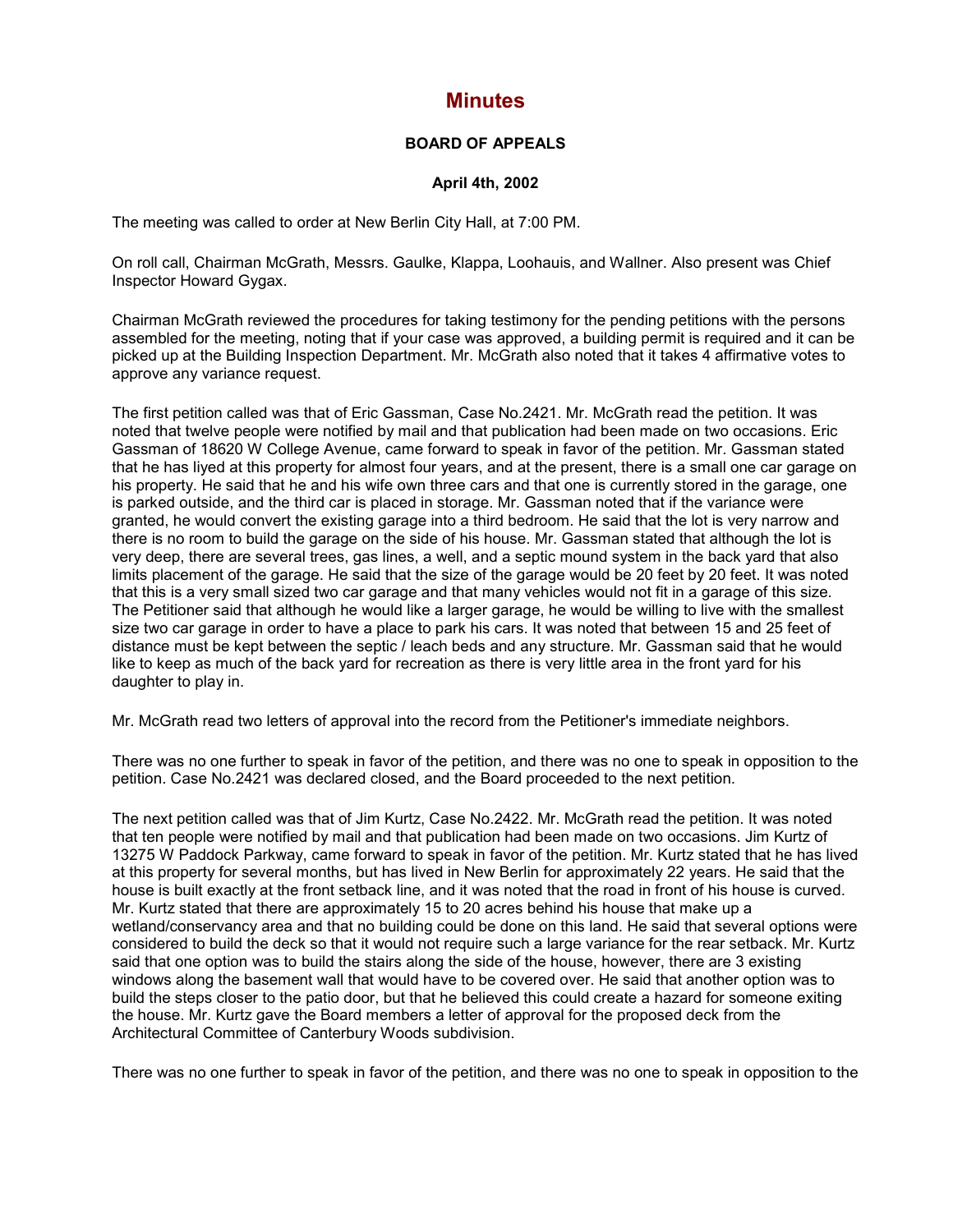petition. Case No.2422 was declared closed, and the Board proceeded to the next petition.

The next petition called was that of the Star of Bethlehem Church, Case No.2423. Mr . McGrath read the petition. It was noted that thirteen peop1e were Rotified by mail and that publication had been made on two occasions. David Miller of Anderson/Ashton of 2746 S 166th Street, New Berlin, came forward as a representative of Star of Bethlehem Church to speak in favor of the petition. Mr. Miller stated that the church has been at this location for 30 years and they have experienced significant growth. He said that unfortunately, the existing church facility is not expandable. Mr. Miller stated that the property is at the intersection of 2 busy roads and that there is no other realistic location for the proposed addition. He said that the classroom area needs extra room but they are limited by the exiting requirements set forth by the State of Wisconsin. In addition, church members believe that the school children would be safer if the classrooms and playground area were not located along Casper Drive, but placed further back off the road. Mr. Miller said that the addition could not be located further east as that would limit the number of parking stalls that could be installed. It was noted that the Planning Department determines the number of parking stalls that are required.

Mr. Miller stated that several options were given consideration before the church members decided on this particular design and location. He said that one option was to move the addition to where the existing parking lot is. One problem is that asphalt is not conducive for a children's playground. In addition, the main entrance would then have to be moved and this would create problems with the whole interior layout. It was also noted that the setbacks have changed since the church was originally built and the side on corner setback is now 50 feet instead of 30 feet. Mr. Miller said that another option was to locate the addition at the rear of the existing building, but that parking stalls would be lost and that another driveway would have to be created. It was noted that it would be unlikely that another access could be granted for a new driveway entering onto Casper Drive.

Mr. Miller noted that one parking stall is required for each 3 seats in the sanctuary area of the church. Mr. Miller said that the proposed church size is based on the number of members and on the number of parking stalls that could be installed. He said that the front setback is for the school addition and the side on corner setback is for the new church. Mr. Miller said that if the church could be built to meet the needed seating, the setback requirements would not be able to be met. It was noted that the existing seating of the church is 180 to 220, and that by building a church that would meet the setbacks, the maximum seating would be a maximum of 375. Mr. Miller said that if the variance were denied, the hardship would be that the needs of the church to serve the people would not be met. He said that at this time, people avoid coming to church because there is no place to sit and no where to park the cars. It was noted that the seating capacity of the proposed church would be 522, and that the new addition would have a pre-school and one classroom for each grade. Mr. Miller said that at some point in the future when capacity is again reached, a sister congregation would be started in another location.

Dave Schoeneck of 4430 S. Sommerset Drive, came forward to speak in favor of the petition. Mr. Schoeneck stated that at this time there are four church services to accommodate all of the members. He said that three years ago a study was done for capacity issues, and it was found that 100 % capacity is reached on most Sundays. Mr. Schoeneck noted that the church Building Committee spent a lot of time to present the best possible building plan to the city.

Chip Tesch of 3270 S Manor Drive, came forward to speak in favor of the petition. Mr. Tesch said that when there is a large group of people for the service, chairs are set up in the gymnasium to hold the service. He noted that the accoustics are bad in the gym and the seating is uncomfortable. Mr. Tesch said that the church has experienced no new growth and that the existing small building size may be a contributing factor.

There was no one further to speak in favor of the petition, and there was no one to speak in opposition to the petition. Case No.2423 was declared closed, and the Board proceeded to the next petition.

The next petition called was that of David Branski, Case No.2324. Mr. McGrath read the petition. It was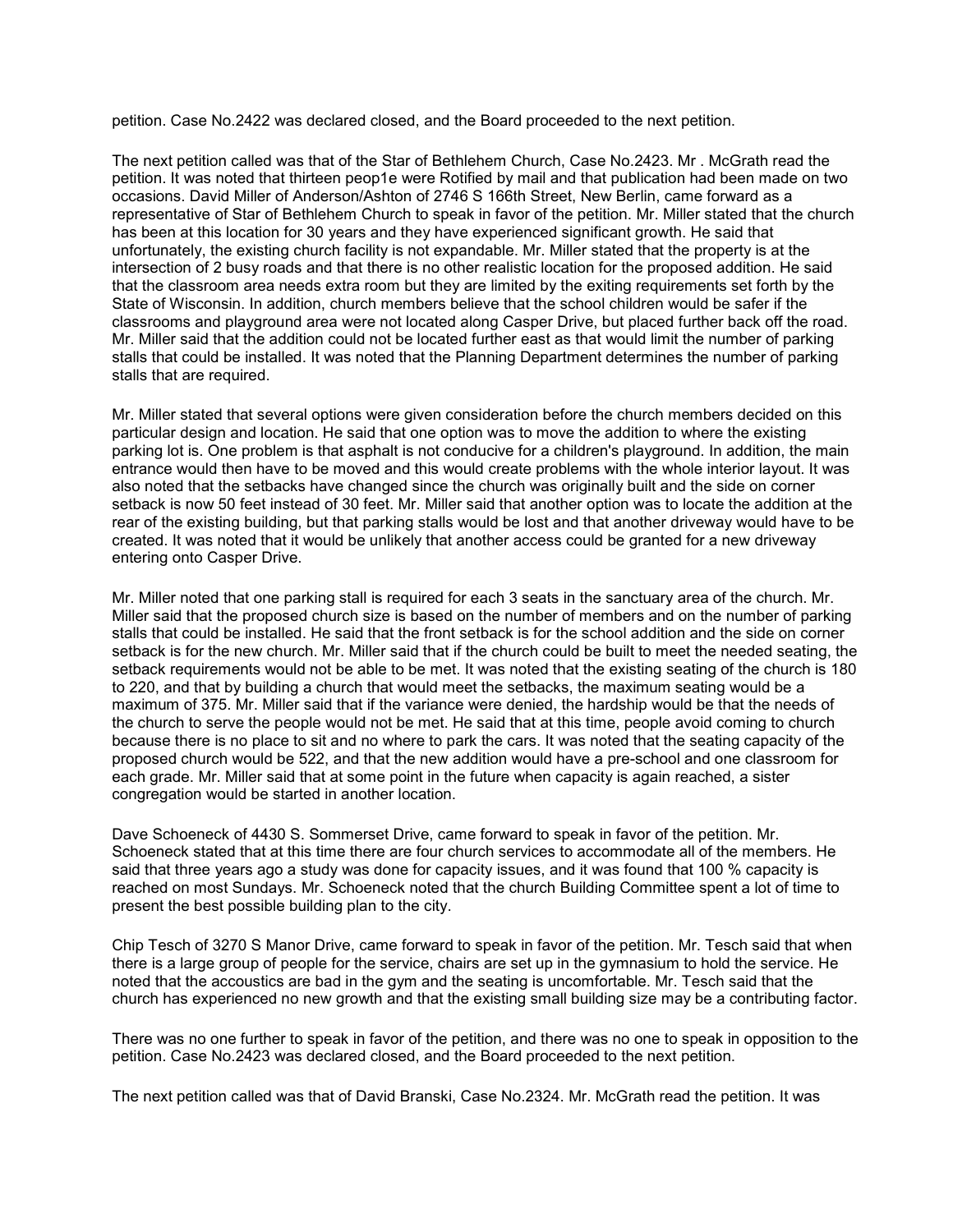noted that fourteen people were notified by mail and that publication had been made on two occasions. David Branski of 12125 W Black Oak Drive, Greenfield, came forward to speak in favor of the petition for the property he owns at 5510 S Nicolet Drive, New Berlin, WI. Mr. Branski stated that this is the second time he has applied for a variance for his property, and that this time he is requesting a smaller variance for the side on corner setback. The Petitioner read the letter that he had written for the first variance for the benefit of the Board member who was not present for the first meeting. Mr. McGrath then gave a brief description of Mr. Branski's first petition for a variance at the Board of Appeals meeting on February 14, 2002. It was noted that the Petitioner had found a lot in High Grove subdivision that is close to his church, school and parents. It was further noted that the Petitioner had special family needs that required a ranch style home, and that the Petitioner had found a house plan offered by Coventry Homes that fit their needs and also appeared to fit on the lot. It was found at a later date that the Coventry representative had been wrong, and that the house design that was chosen did not fit on the lot. It was further noted that this lot was the last lot available in High Grove subdivision, that it is a corner lot that has two side on corner setbacks, and it is also very narrow.

Mr. Branski stated that he has talked with several other builders such as King sway Homes and Trustway Homes to find designs of ranch style homes that would fit on his lot. Mr. Branski submitted examples of several house plans to the Board of ranch style homes offered by other builders that would not fit on his lot and stated that he was not able to find any designs that fit their needs and that also met the required setbacks. He noted that the next smaller house design was 215 square feet smaller, but that this plan would also require a four foot variance. Mark, of Coventry Homes, 1501 Paramount Dr, Waukesha, WI came forward to speak in regard to the proposed house plans. He said that several hours of planning were done by the Coventry staff with Mr. Branski to modify the building design so that the house would fit within the required setbacks. It was noted that many modifications and compromises were made to take inches and feet away from the design so that it would fit on the lot, however , there are no further places that can be changed. It was noted the variance being requested is for 4 1/2 feet.

Rock Piccolo, of 13510 Edgewood Drive, came forward to speak in favor of the variance. He stated that as a neighbor in High Grove subdivision he would like to see the lot developed by the Petitioner and that he has no objections to the reduced side on corner setbacks for the proposed house.

Mr. McGrath read a petition of approval for the variance into the record and he noted that the petition was signed by eight neighbors.

There was no one further to speak in favor of the petition, and there was no one to speak in opposition to the petition. Case No.2324 was declared closed.

At this point Mr. McGrath declared the open portion of the meeting closed, and the Board then made the following decisions.

The first petition considered by the Board was that of Eric Gassman, Case No.2421 .Mr . Klappa made a motion to grant the petition, and, Mr. Wallner seconded the motion. All members voted in favor of granting the petition.

The next petition considered by the Board was that of Jim Kurtz, Case No:. 2422. Mr. Wallner made a motion to grant the petition, and, Mr. Klappa seconded the motion. All members voted in favor of granting the petition.

The next petition considered by the Board was that of the Star of Bethlehem Church, Case No. 2423. Mr. Galke made a motion to grant the petition, and, Mr. Loohauis seconded the motion. All members voted in favor of granting the petition.

The next petition considered by the Board was that of David Branski, Case No.2324 Mr. Klappa made a motion to grant the petition, and, Mr. McGrath seconded the motion. All members voted in favor of granting